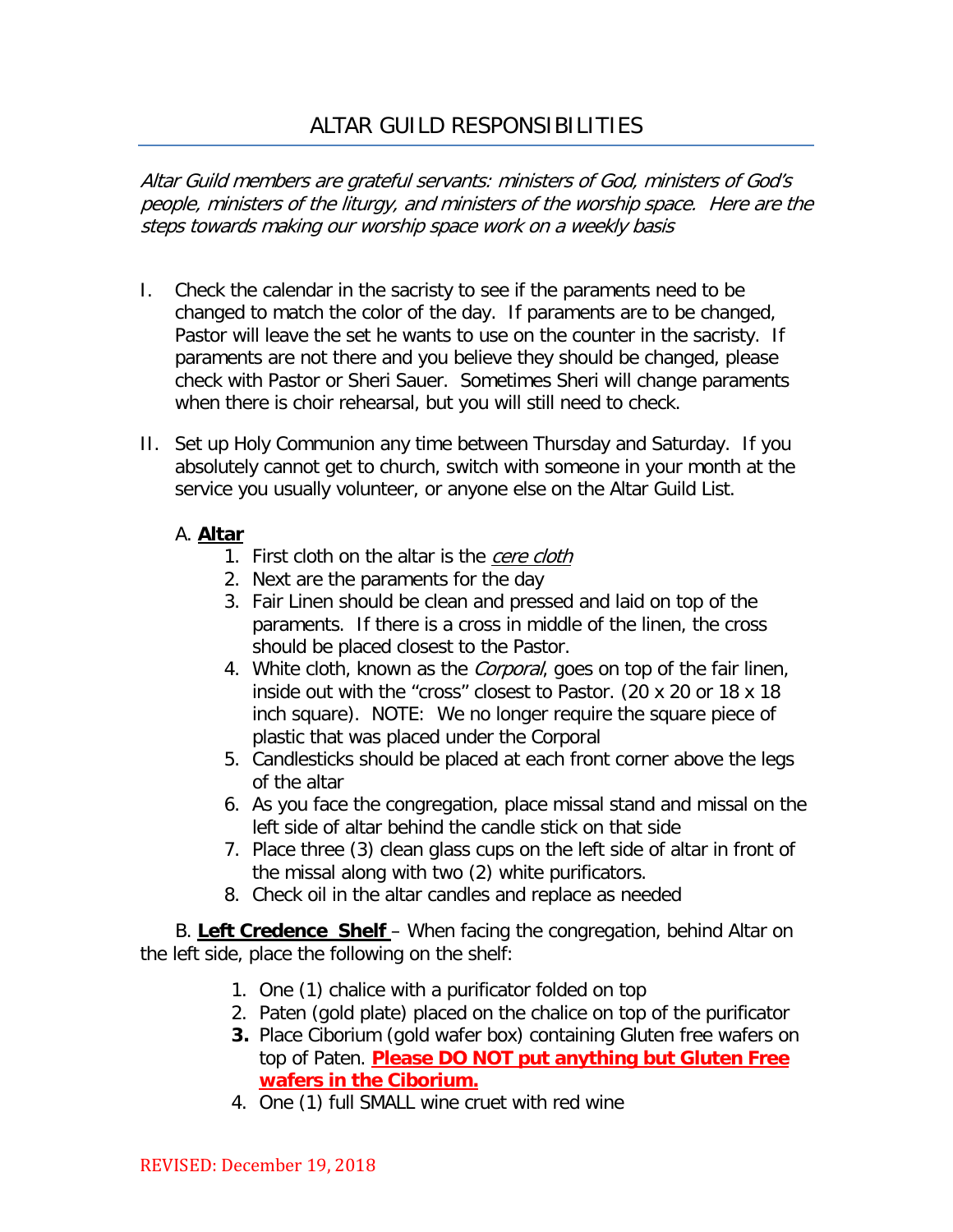- 5. One (1) full SMALL wine cruet with white grape juice (NOTE: this cruet does not get filled until Sunday morning and then gets put on the credence shelf. See III A below)
- 6. One (1) full LARGE wine cruet with red wine. This should go at the back of the nave along with the bread to be brought up with the offering
- 7. One (1) square veil (approx 27" or 28" square) The veil covers 1 thru 5 above

#### **NOTE: DO NOT save any of the white grape juice. Throw it out after the last service. The donor of white grape juice has allowed one bottle a week so no need to save.**

C. **Right Credence Shelf** – When facing congregation on credence shelf on the right side place ALL offering plates.

D. **Floral Stand By Pulpit** – Place a Corporal (approx. 18" x 20") on top of stand then place 6 communion cups on top.

E. **Baptismal Font** – Please check water in Baptismal Font located in back of the church. If water is low, please fill with DISTILLED WATER, located under sink in sacristy. If baptismal shell and rocks in the shell appear to be white, please clean and then refill with distilled water.

## F. **On table in back of church**

- 1. One basket with napkin for bread Pastor will provide bread and place on the table next to the basket, or on the shelf in the sacristy on Sunday Mornings or (Saturday night).
- 2. Large cruet of red wine
- 3. Veil for above

NOTE: We no longer put the offering plates on this table.

#### G. **On counter in Sacristy**

One empty cruet for white grape juice.

#### H. **On Columns in front of the Nave**

Empty basket lined with paper napkins for used communion cups

## III. **Sunday Morning before first service**

- A. Pour white grape juice into cruet in sacristy and put it under the veil on the credence table in chancel
- B. Put bread in the basket at the back of the church (When we have ONLY one (1) service during the summer or on special occasions, put all the bread/rolls in the basket)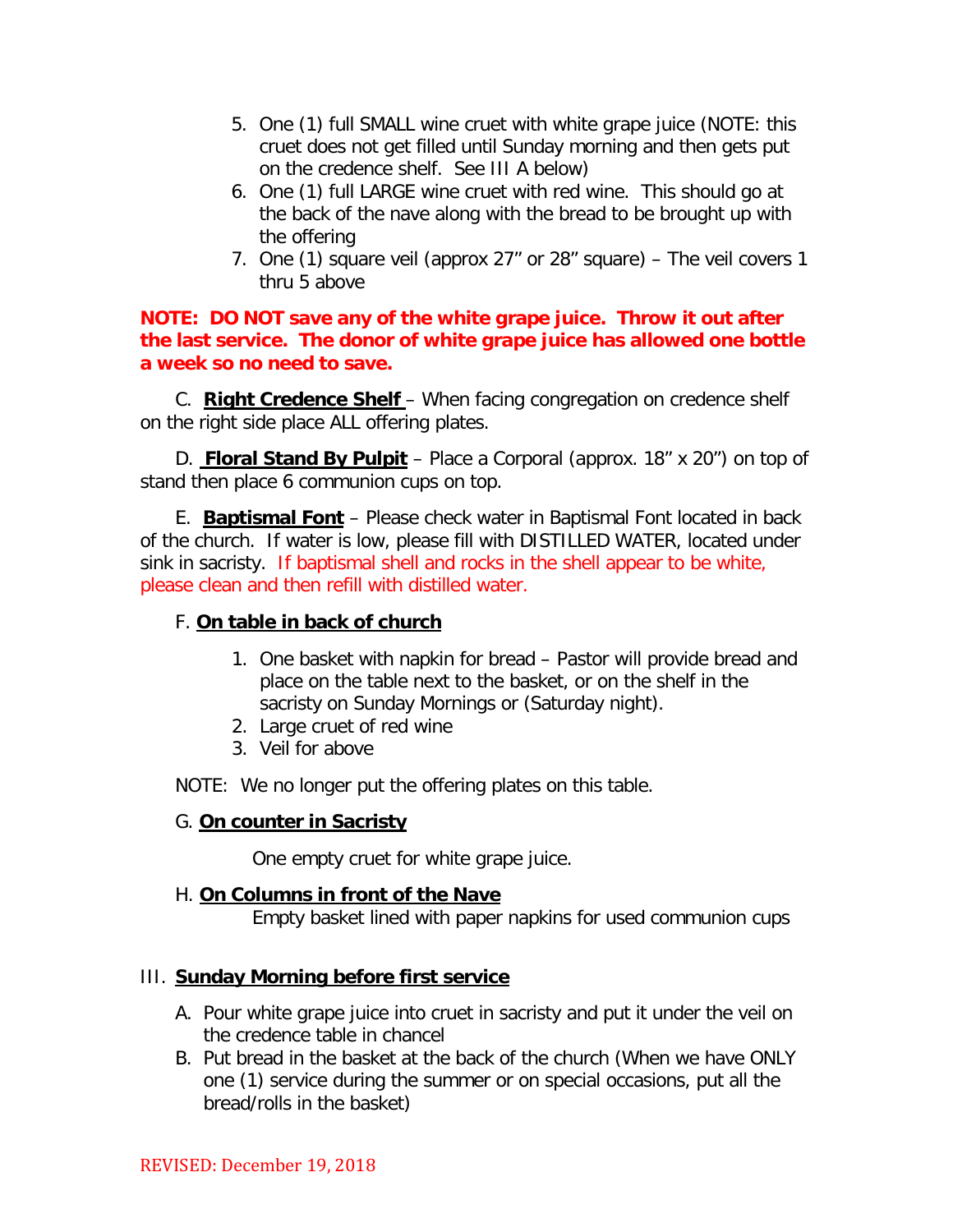C. Bring other bread/roll(s) to the sacristy for second service when we have two (2) services.

### IV. **Reset Altar Between services**

- A. The dirty glasses should be washed thoroughly in soapy water in the sacristy sink. When water is turned off in the winter, please wash glasses in Room 101.
- B. Return baskets and communion trays to their places in the nave
- C. Return offering plates to proper places
- D. Any wine left in the chalice will be drunk by Pastor
- E. **IMPORTANT: PLEASE rinse the Chalice and replace on the credence table with a clean purificator and the paten and ciborium on top**
- F. Refill Communion Cup Tray(s)
- G. Dirty Linens go in a basket on the counter in the Sacristy
- H. Run the carpet sweeper in the chancel including the space behind the altar

## V. **Cleaning up after the last service**

- A. The dirty glasses should be washed thoroughly in soapy water in the sacristy sink. When water is turned off in the winter, please wash glasses in Room 101.
- B. Place the baskets on the counter in the Sacristy
- C. Place ALL offering plates on right credence shelf
- D. Any wine left in the chalice will be drunk by Pastor
- E. Rinse the Chalice, wipe dry and put away
- F. Fill Communion Cup Trays with wine cups
- G. Unused GLUTEN FREE wafers are kept in the covered host box
- H. Remaining bread may be eaten or given to the birds. It is not thrown away, nor is it saved
- I. Dirty Linens go in a basket on the counter in the Sacristy
- J. Run the carpet sweeper in the chancel including the space behind the altar

## **VII. LAST SUNDAY OF THE MONTH**

IMPORTANT - On the LAST Sunday of your month please dissolve one (1) effervescent tablet (located in box under the sink) with water in the cruets, let it sit a minute or 2 and then rinse.

A. Towels should be hung on the towel rack behind the door. If they look soiled, please take them home after the last service, wash them, and return them for the next service.